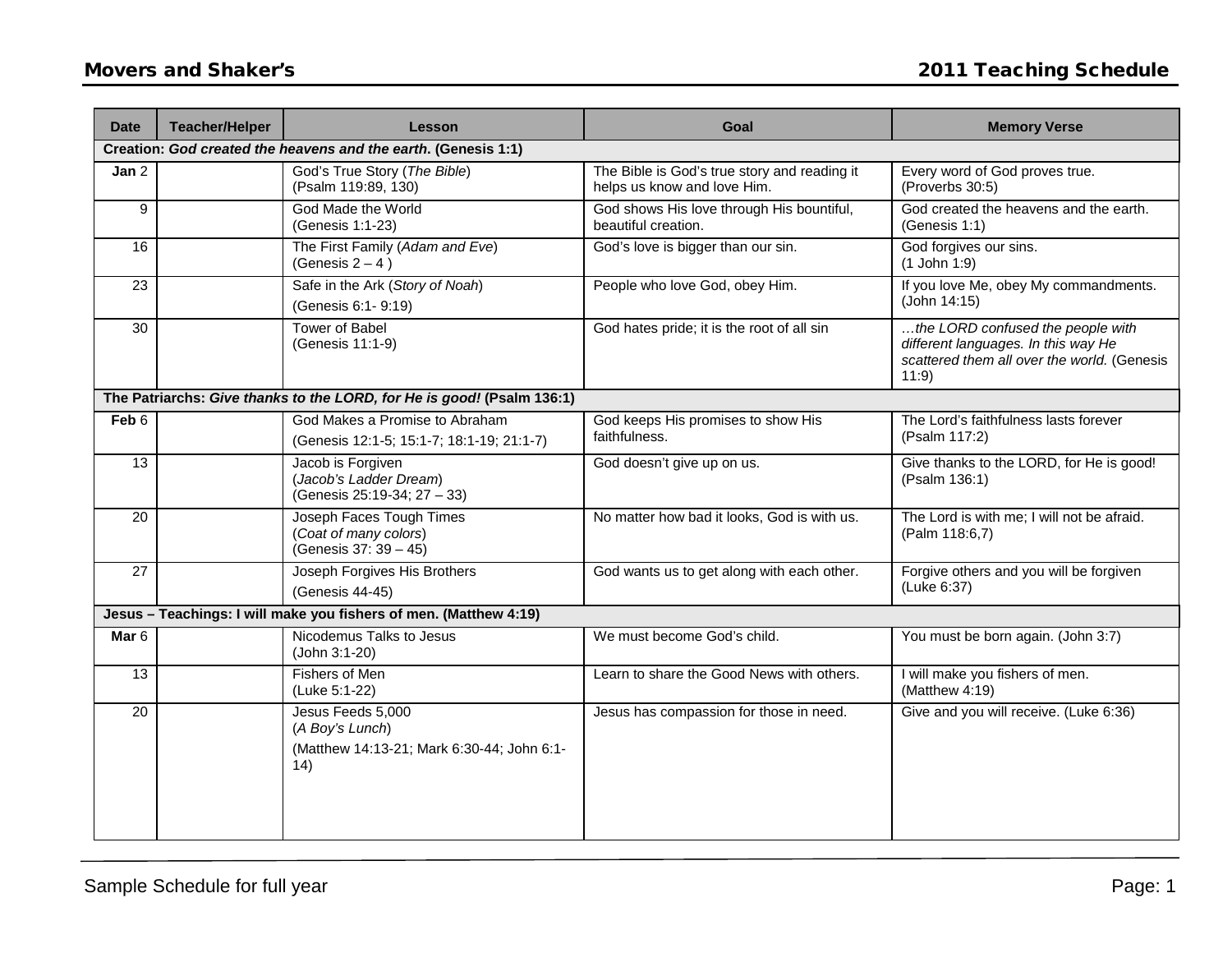| <b>Date</b>     | <b>Teacher/Helper</b>                    | <b>Lesson</b>                                                                                                      | Goal                                                                                                                         | <b>Memory Verse</b>                                                         |
|-----------------|------------------------------------------|--------------------------------------------------------------------------------------------------------------------|------------------------------------------------------------------------------------------------------------------------------|-----------------------------------------------------------------------------|
| 27              |                                          | Jesus Walks on Water<br>(Matthew 14:22-33)                                                                         | Jesus is always ready to help us.                                                                                            | "Take courage. I am here!" (Matthew<br>14:27                                |
| Apr 3           |                                          | Zacchaeus Meets Christ<br>(Luke 19:1-10)                                                                           | Jesus wants to be invited to your house.                                                                                     | Create in me a clean heart, O God.<br>(Psalm 51:10)                         |
| 10              |                                          | Jesus' Farewell Promise<br>(The Great Commission)<br>(Matthew 28:16-20; Acts 1:1-11)                               | Because Jesus is alive, we know He will keep<br>His promise to be with us now and forever.                                   | I am with you always. (Matthew 28:20)                                       |
|                 | Jesus - Easter: He is risen! (Luke 24:6) |                                                                                                                    |                                                                                                                              |                                                                             |
| 17              | Palm Sunday!                             | The Entrance of the King<br>(Triumphal Entry - Psalm Sunday)<br>(Matthew 21:1-17; Mark 11:1-10; Luke 19:28-<br>40) | Jesus is so great that we can't help but praise<br>Him.                                                                      | Praise God in highest heaven!<br>(Matthew $21:9$ )                          |
| 24              | <b>Easter Sunday!</b>                    | He Is Risen!<br>(Resurrection Sunday)<br>(Luke 24:36-43; Acts 1:3-11)                                              | Jesus' death and resurrection were the<br>fulfillment of God's promise of salvation                                          | He is risen! (Luke 24:6)                                                    |
|                 |                                          | Early Church: Believe in Jesus and you will be saved. (Acts 16:31)                                                 |                                                                                                                              |                                                                             |
| May 1           |                                          | God's Family Grows<br>(Acts 2)                                                                                     | God's gift of the Holy Spirit made it possible<br>for the family of believers to grow as they<br>showed God's love and care. | Believe in Jesus and you will be saved.<br>(Acts 16:31)                     |
| 8               |                                          | Peter and John Heal A Lame Man<br>$(Acts 3:1--4:4)$                                                                | I can obey God by helping others.                                                                                            | Prayer will heal the sick. (James 5:15)                                     |
| 15              |                                          | Saul Becomes A Believer<br>(Life of Paul)<br>(Acts 9:1-22)                                                         | God has a plan for your life.                                                                                                | God chose Saul for important work.<br>(Acts 9:15)                           |
| $\overline{22}$ |                                          | Peter's Unexpected Escape<br>(Acts 12:1-19)                                                                        | God always answers prayer - sometimes in<br>unexpected ways!                                                                 | Devote yourselves to prayer.<br>(Colossians 4:2)                            |
| 29              |                                          | Paul and Silas Rejoice in Prison<br>(Acts 16:16-40)                                                                | God will give us peace and joy in the midst of<br>our trials.                                                                | Rejoice in the Lord always. Again I will say,<br>rejoice! (Philippians 4:4) |
|                 |                                          | Moses: The LORD protects all those who love Him. (Psalm 145:20)                                                    |                                                                                                                              |                                                                             |
| Jun 5           |                                          | <b>Baby Moses</b><br>(Exodus 1 - 2)                                                                                | God's plan is always carried out.                                                                                            | The LORD is for me, so I will have no fear.<br>(Psalm 118:6)                |
| $\overline{12}$ |                                          | <b>God Speaks to Moses</b><br>(Burning Bush)<br>(Exodus 1:11-25; 3)                                                | We should show reverence to God.                                                                                             | "Here I am!" Moses replied. (Exodus 3:4)                                    |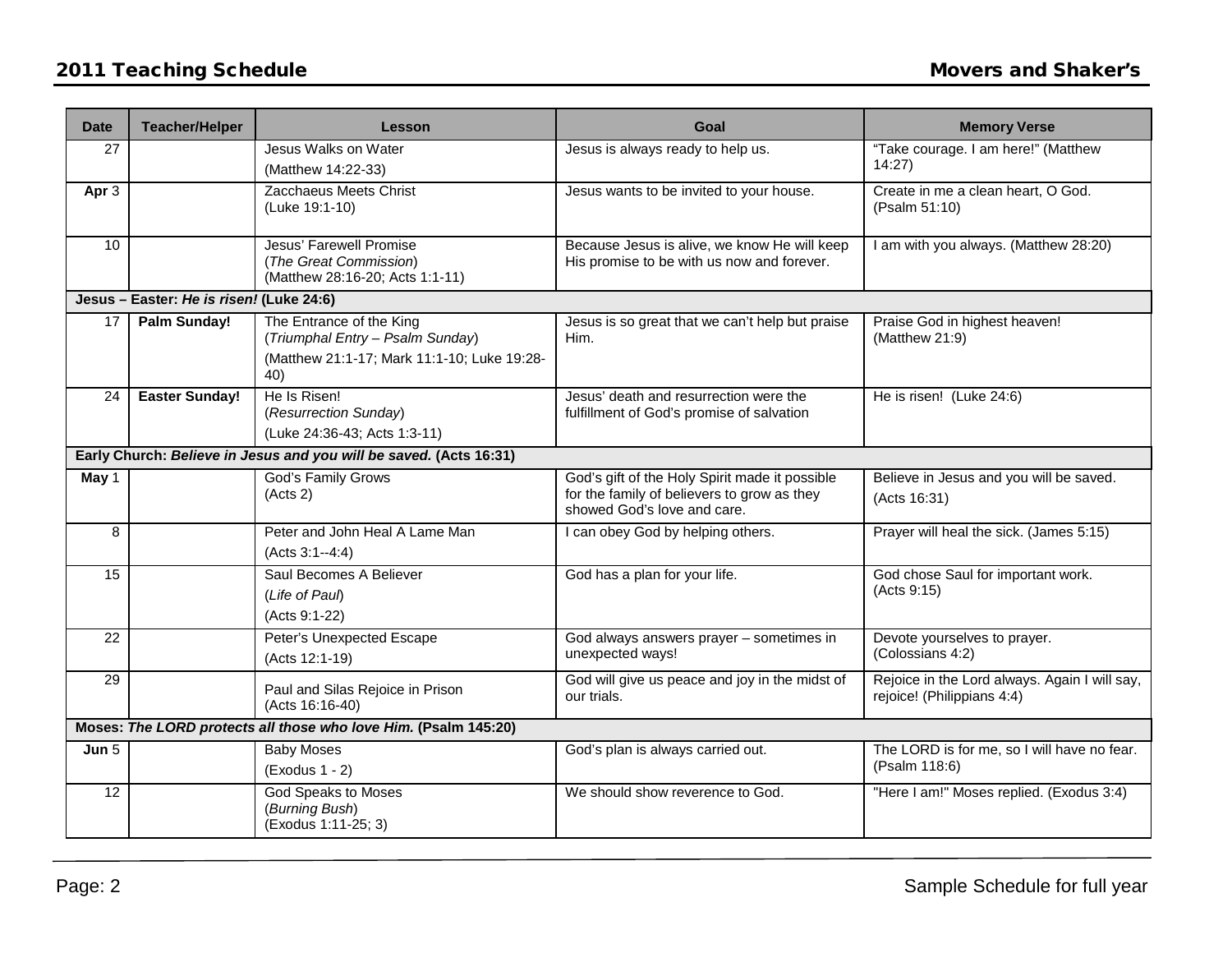| Date             | <b>Teacher/Helper</b>                        | Lesson                                                           | Goal                                                      | <b>Memory Verse</b>                                                |  |
|------------------|----------------------------------------------|------------------------------------------------------------------|-----------------------------------------------------------|--------------------------------------------------------------------|--|
| 19               |                                              | The Plagues of Egypt                                             | God helps and protects His people.                        | His angels [will] protect you wherever you<br>go. (Psalm 91:11)    |  |
|                  |                                              | (Exodus 7:14 - 8)                                                |                                                           |                                                                    |  |
| 26               |                                              | Crossing the Red Sea                                             | God allows difficulties so we will learn to trust<br>Him. | He kept them safe so they were not afraid.<br>(Psalm 78:53)        |  |
|                  |                                              | (Exodus 13 - 14)                                                 |                                                           |                                                                    |  |
| Jul <sub>3</sub> |                                              | The Ten Commandments                                             | God gives us rules because He loves us.                   | He has commanded us to love one<br>another. (2 John 6)             |  |
|                  |                                              | (Exodus 19 - 20)                                                 |                                                           |                                                                    |  |
|                  |                                              | Joshua: Be strong and courageous! Do not be afraid. (Joshua 1:9) |                                                           |                                                                    |  |
| 10               |                                              | <b>Twelve Spies</b>                                              | God has promised to take care of us.                      | The LORD protects all those who love                               |  |
|                  |                                              | (Numbers 13:1-3, 17-33; 14)                                      |                                                           | Him. (Psalm 145:20)                                                |  |
| 17               |                                              | Joshua Takes Charge                                              | God encourages us when we are afraid.                     | Be strong and courageous! Do not be                                |  |
|                  |                                              | (Joshua 1)                                                       |                                                           | afraid. (Joshua 1:9)                                               |  |
| 24               |                                              | Jericho Falls                                                    | God will do great things for those who obey               | The people of Israel marched around                                |  |
|                  |                                              | (Joshua 6)                                                       | Him.                                                      | Jericho for seven days, and the walls came                         |  |
|                  |                                              |                                                                  |                                                           | crashing down. (Hebrews 11:30)                                     |  |
|                  |                                              | Judges: I will trust in Him and not be afraid. (Isaiah 12:2)     |                                                           |                                                                    |  |
| 31               |                                              | Deborah Calls for Courage<br>(Judges 4)                          | Encouraging others can help them trust in<br>God.         | Take tender care of those who are weak.<br>(1 Thessalonians 5:14)  |  |
| Aug 7            |                                              | Gideon (part 1)                                                  | God's Word is true and He wants you to be                 | We may boldly say: "The Lord is my                                 |  |
|                  |                                              | (Judges 6)                                                       | bold enough to take a stand for Him.                      | helper; I will not fear. What can man do to<br>me?" (Hebrews 13:6) |  |
| 14               |                                              | Gideon (part 2)                                                  | God's love and power are bigger than the                  | With men this is impossible, but with God                          |  |
|                  |                                              | (Judges 7)                                                       | biggest fear.                                             | all things are possible. (Matthew 19:26)                           |  |
| 21               |                                              | Samson                                                           | Ignoring God's instructions always leads to<br>trouble.   | If you obey God you will enjoy a long life.<br>(Deuteronomy 6:2)   |  |
|                  |                                              | $(Judges 13 - 16)$                                               |                                                           |                                                                    |  |
| 28               |                                              | Ruth                                                             | We show our faithfulness to God by making                 | Choose to obey God. (Romans 6:16)                                  |  |
|                  |                                              | (Ruth 1 – 4)                                                     | good choices.                                             |                                                                    |  |
|                  | Kings: The Lord is my shepherd. (Psalm 23:1) |                                                                  |                                                           |                                                                    |  |
| Sep 4            |                                              | The boy Samuel                                                   | Even children can serve the Lord.                         | Children are known by the way they act.                            |  |
|                  |                                              | (1 Samuel 1; 2:18-21, 26)                                        |                                                           | (Proverbs 20:11)                                                   |  |
| 11               |                                              | <b>Samuel Listens</b>                                            | Listen to God and obey Him your whole life.               | "Speak, Lord, Your servant is listening."                          |  |
|                  |                                              | (1 Samuel 3:1-10)                                                |                                                           | $(1$ Samuel $3:10$ )                                               |  |
| $\overline{18}$  |                                              | King Saul                                                        | Don't make excuses for not obeying God.                   | We must obey God. (Acts 5:29)                                      |  |
|                  |                                              | $(1$ Samuel $8 - 10:24)$                                         |                                                           |                                                                    |  |
| $\overline{25}$  |                                              | David, the Shepherd Boy                                          | God watches over us like a shepherd                       | The Lord is my shepherd. (Psalm 23:1)                              |  |